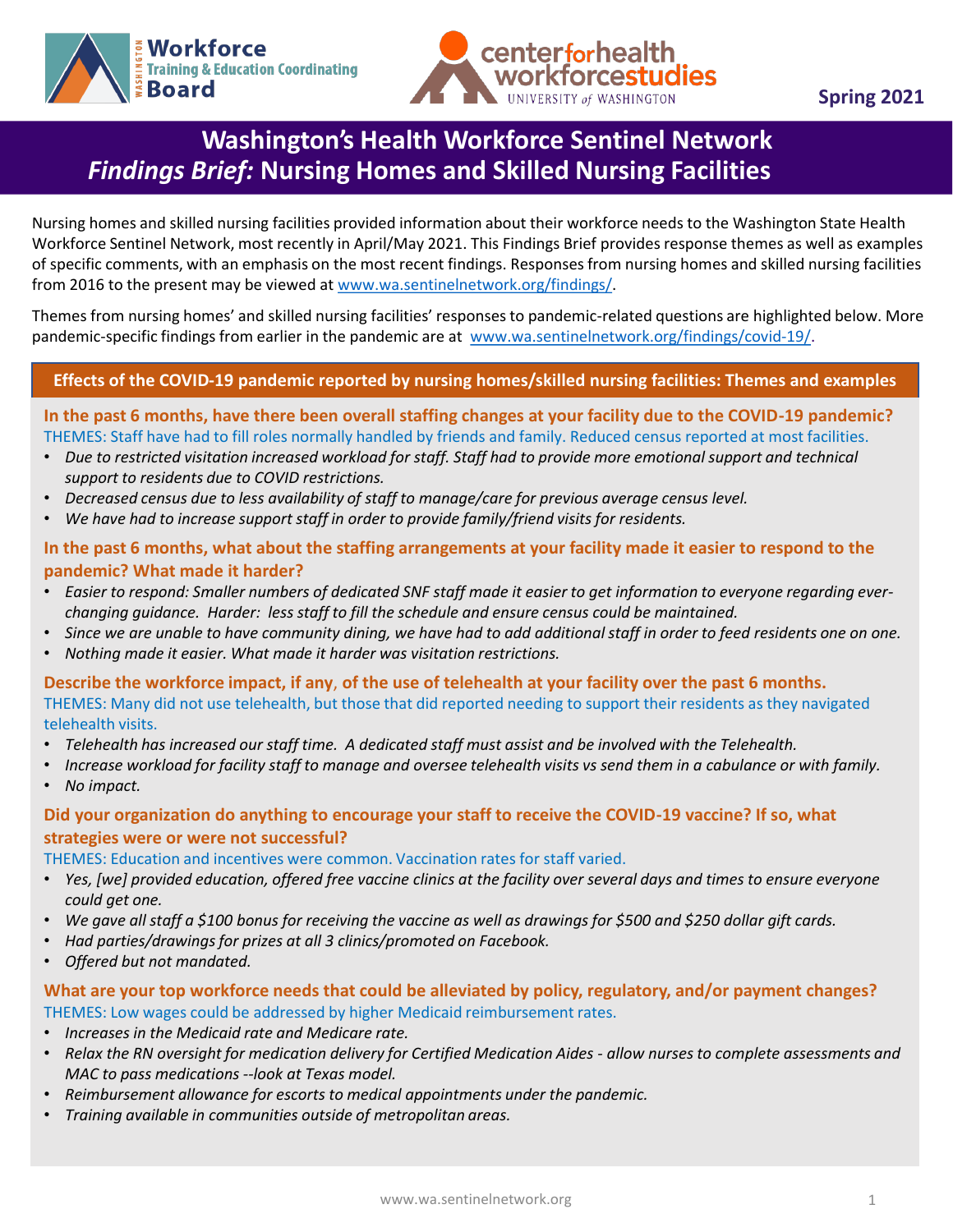# **Nursing Homes/Skilled Nursing Facilities (Spring 2021)**

Between 2016 and 2021, over the course of 10 reporting periods, nursing homes, skilled nursing facilities, and other health care facilities in Washington provided key, on-the-ground information to the Washington State Health Workforce Sentinel Network. Below are highlights of trends over time and recent findings. More nursing home and skilled nursing facility findings, along with those from other health care facilities, are at wa.sentinelnetwork.org.

# **Nursing Homes/Skilled Nursing Facilities – Types of exceptionally long vacancies since 2017**

| Top occupations cited as having exceptionally long vacancies by date of reporting |                                                              |                                           |                                                              |                                                              |                                                              |                                                              |                                                              |                                     |   |
|-----------------------------------------------------------------------------------|--------------------------------------------------------------|-------------------------------------------|--------------------------------------------------------------|--------------------------------------------------------------|--------------------------------------------------------------|--------------------------------------------------------------|--------------------------------------------------------------|-------------------------------------|---|
| Rank                                                                              | <b>Spring 2017*</b>                                          | <b>Fall 2017</b>                          | Summer 2018                                                  | Spring 2019                                                  | <b>Fall 2019</b>                                             | Spring 2020                                                  | <b>Fall 2020</b>                                             | Spring 2021                         |   |
| $\mathbf{1}$                                                                      | Registered<br>nurse                                          | <b>Nursing</b><br>assistant               | <b>Nursing</b><br>assistant                                  | <b>Registered</b><br>nurse                                   | <b>Nursing</b><br>assistant                                  | <b>Nursing</b><br>assistant                                  | <b>Nursing</b><br>assistant                                  | Registered<br>nurse                 |   |
| $\overline{2}$                                                                    | <b>Nursing</b><br>assistant                                  | <b>Registered</b><br>nurse                | <b>Registered</b><br>nurse                                   | <b>Nursing</b><br>assistant                                  | <b>Registered</b><br>nurse                                   | <b>Registered</b><br>nurse                                   | <b>Registered</b><br>nurse                                   | <b>Nursing</b><br>assistant         |   |
| 3                                                                                 | <b>Licensed</b><br>practical<br>nurse                        | <b>Licensed</b><br>practical<br>nurse     | <b>Licensed</b><br>practical<br>nurse                        | <b>Licensed</b><br>practical<br>nurse                        | <b>Licensed</b><br>practical<br>nurse                        | <b>Licensed</b><br>practical nurse<br><b>Dentist</b>         | <b>Licensed</b><br>practical nurse                           | <b>Licensed</b><br>practical nurse  | 个 |
| 4                                                                                 | <b>Occupational</b><br>therapy                               | <b>Dentist</b>                            | <b>Occupational</b><br>therapy<br>assistant                  |                                                              |                                                              | <b>Occupational</b><br>therapy<br>assistant                  | <b>Occupational</b><br>therapist                             | Most<br>cited                       |   |
|                                                                                   | assistant                                                    | <b>Multiple</b>                           |                                                              | <b>Physical</b><br>therapist                                 | <b>Speech-language</b><br>therapist                          | <b>Multiple</b><br>occupations<br>cited at same<br>frequency | <b>Physical</b><br>therapist                                 | <b>Physical</b><br>therapist        |   |
|                                                                                   | <b>Physical</b><br>therapist                                 | occupations<br>cited at same<br>frequency | Physician/<br><b>Surgeon</b>                                 | Social worker                                                |                                                              |                                                              | <b>Physical Therapy</b><br><b>Assistant</b>                  | <b>Social worker</b>                |   |
|                                                                                   |                                                              |                                           |                                                              | <b>Psychologist</b>                                          |                                                              |                                                              |                                                              | <b>Speech-language</b><br>therapist |   |
| 5                                                                                 | <b>Multiple</b><br>occupations<br>cited at same<br>frequency |                                           | <b>Multiple</b><br>occupations<br>cited at same<br>frequency | <b>Multiple</b><br>occupations<br>cited at same<br>frequency | <b>Multiple</b><br>occupations<br>cited at same<br>frequency |                                                              | <b>Multiple</b><br>occupations<br>cited at same<br>frequency | n/a                                 |   |

\* Winter and Summer 2016 findings not shown due to space constraints

**Demand for healthcare workforce reported by nursing homes/skilled nursing facilities Regulatory changes have meant that registered nurses, LPNs and nursing assistants are in high demand** 

- *[Nursing assistants, registered nurses, LPNs] Needed due to turnover and also changes to SNF requirements.*
- *[Nursing assistants, registered nurses, LPNs] Changing in standards of practice.*

**Reasons for vacancies reported by nursing homes/skilled nursing facilities The COVID-19 pandemic has introduced some new challenges, but many pre-COVID challenges persist**

- *[Nursing assistants, registered nurses, LPNs] We have a tough time competing with the wages offered by the hospital and finding qualified candidates.*
- *[Nursing assistants, registered nurses, LPNs] Keeping applicants without leaving to go to an agency.*
- *[Registered nurses] Burnout and stress.*

### **Reasons for worker retention/turnover problems reported by nursing homes/skilled nursing facilities**

- *[Registered nurses, LPNs] leaving to work at an agency for more money.*
- *[Registered nurses, nursing assistants] Hospitals have recruited a few of our staff away from us.*
- *[Nursing assistants] NAC's who previously have 2-jobs would stay only with one facility due to COVID.*
- *[RNs, LPNs, CNAs] We have had an increase in turnover due to "life events" (relocation, family issues, etc.)*